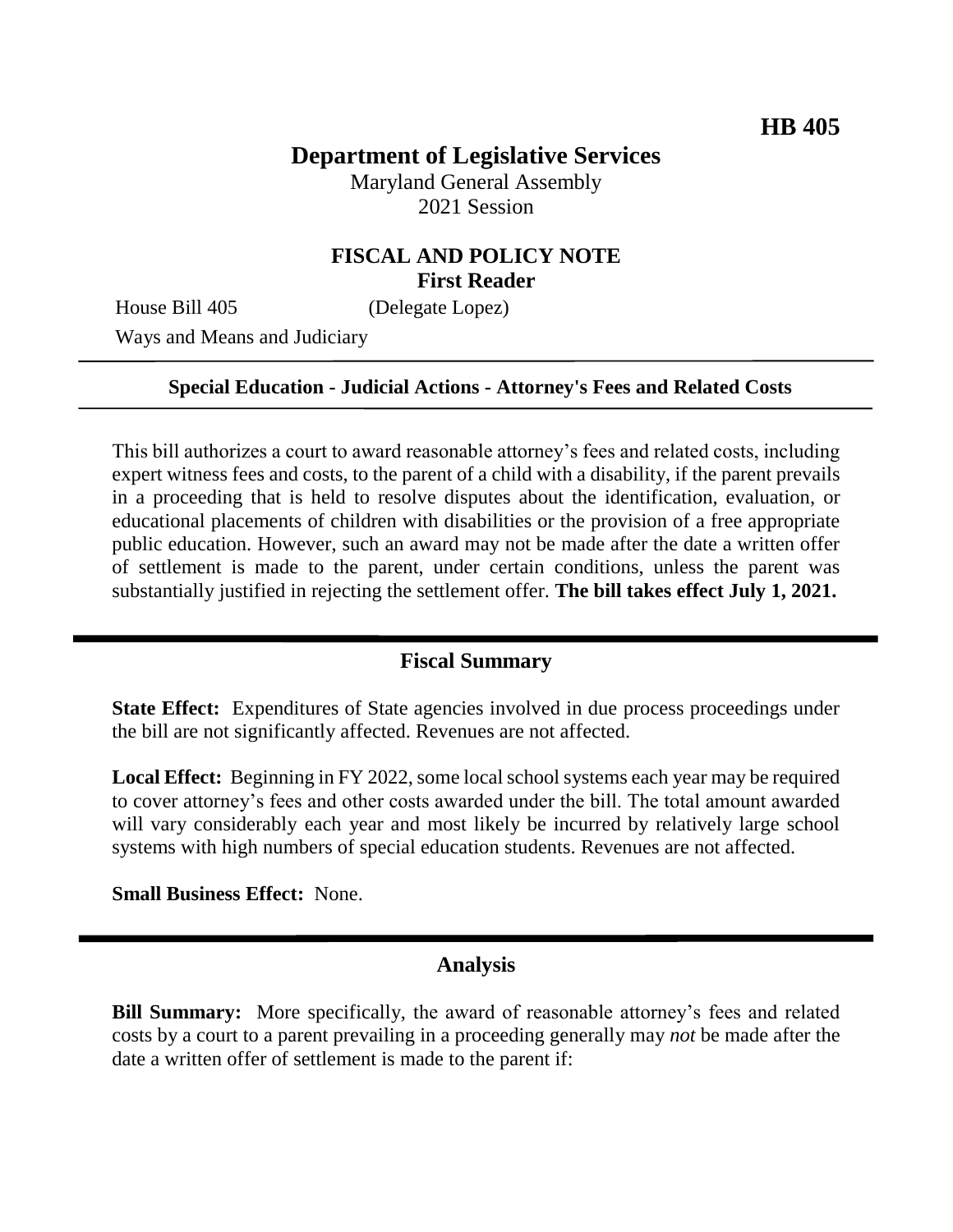- the settlement offer is made to the parent more than 14 days before the start of the proceeding;
- the settlement offer is not accepted within 14 days; and
- the court finds the relief finally obtained by the parent is not more favorable to the parent than the settlement offer.

Nevertheless, if the parent was substantially justified in rejecting the settlement offer and is the prevailing party, an award may be made.

**Current Law:** The federal Individuals with Disabilities Education Act (IDEA) requires that a student with disabilities be provided a free appropriate public education in the least restrictive environment, in accordance with an Individualized Education Program specific to the individual needs of the student. Chapter 233 of 2006 established a Maryland process for resolution sessions that can be used to settle disputes about the identification, evaluation, and educational placements of children with disabilities, consistent with IDEA provisions for dispute resolution. Before conducting a due process hearing, the parent must have an opportunity to resolve a due process complaint at a resolution session. Chapter 271 of 2016 requires the Maryland State Department of Education (MSDE) to make staff available to assist a parent in understanding the mediation process.

A parent of a child with a disability or a public agency may request mediation to resolve any disagreement regarding the child's special education services or program, including mediation to resolve a due process complaint filed by a parent against a public agency. A parent of a child with disabilities may file a due process complaint with the Office of Administrative Hearings (OAH) and the public agency. Similarly, the public agency may file a due process complaint with OAH and the parent. OAH appoints an administrative law judge to conduct a due process hearing. The decision of the administrative law judge must be made on substantive grounds based on whether a child has received a free appropriate public education. Within 120 days of the issuance of a hearing decision, any party to the hearing may file an appeal from a final decision of OAH to the federal District Court for Maryland or to the circuit court for the county in which the child resides.

Maryland regulations authorize (but do not require) the courts to award reasonable attorney's fees to the prevailing party in a due process dispute under circumstances described in specified provisions of IDEA statute and related regulations (20 U.S.C. § 1415(i)(3) and 34 C.F.R. § 300.517). IDEA authorizes the federal District Court for Maryland or the State circuit court in the county in which the child resides to award reasonable attorney's fees as part of the costs to the prevailing party, which may be the parent, or may be a State or local agency if the parent's complaint or cause of action is found to be frivolous or presented for any improper purpose (*e.g.*, to increase the cost of litigation). The award amount must be based upon the prevailing rates in the community in which the action or proceeding arose for the kind and quality of services furnished.

HB 405/ Page 2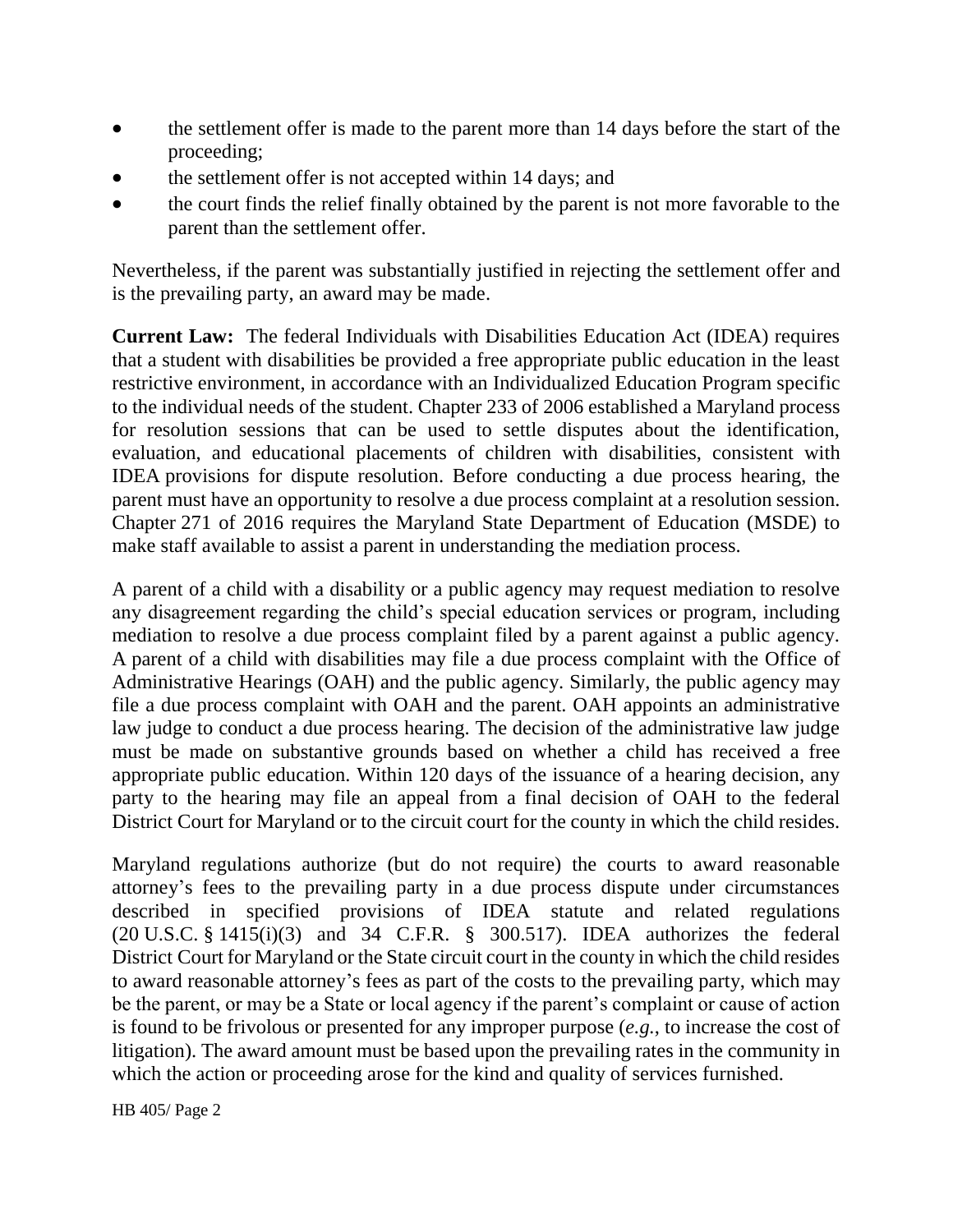**State Expenditures:** The public agency involved in the due process proceeding incurs the costs of any awarded attorney's fees and related costs. The number of students with disabilities under the direct supervision of a State agency (as opposed to a local school system) is small. It is assumed that in many years there will be no instances in which a parent prevails in a proceeding involving a State agency and that the number of instances is not likely to be much above one per year.

It is further assumed that the prospect of recouping attorney's fees and some related costs does not generate a significant increase in the number of hearings that are brought to full adjudication in a given year.

**Local Expenditures:** In the great majority of due process proceedings covered by the bill, the local education agency is a party to the dispute (along with the parent). Therefore, any award of attorney's fees and related costs under the bill is at the expense of the local school system. According to OAH and MSDE data, in as many as six cases each year the parent may be the prevailing party and be awarded attorney's fees and related costs. OAH has advised that attorneys in the State may charge anywhere from \$350 to \$600 per hour. Thus, depending on the discretion of courts in awarding these costs alone, for every 100 billable hours for a given case, the local school system may be required to pay up to \$60,000. School systems with relatively large special education student populations are more likely to bear attorney's fees and related costs in any given year.

## **Additional Information**

**Prior Introductions:** HB 184 of 2020 was referred to the House Ways and Means and Judiciary Committees and received a hearing in the House Ways and Means Committee, and its cross file, SB 783, received a hearing in the Senate Education, Health, and Environmental Affairs Committee, but no further action was taken on either bill. A similar bill as amended, HB 140 of 2019, passed the House and received an unfavorable report from the Senate Education, Health, and Environmental Affairs Committee.

### **Designated Cross File:** None.

**Information Source(s):** Baltimore City Public Schools; Prince George's County Public Schools; Judiciary (Administrative Office of the Courts); Maryland State Department of Education; Maryland School for the Deaf; Office of Administrative Hearings; Department of Legislative Services

**Fiscal Note History:** First Reader - January 19, 2021 rh/rhh